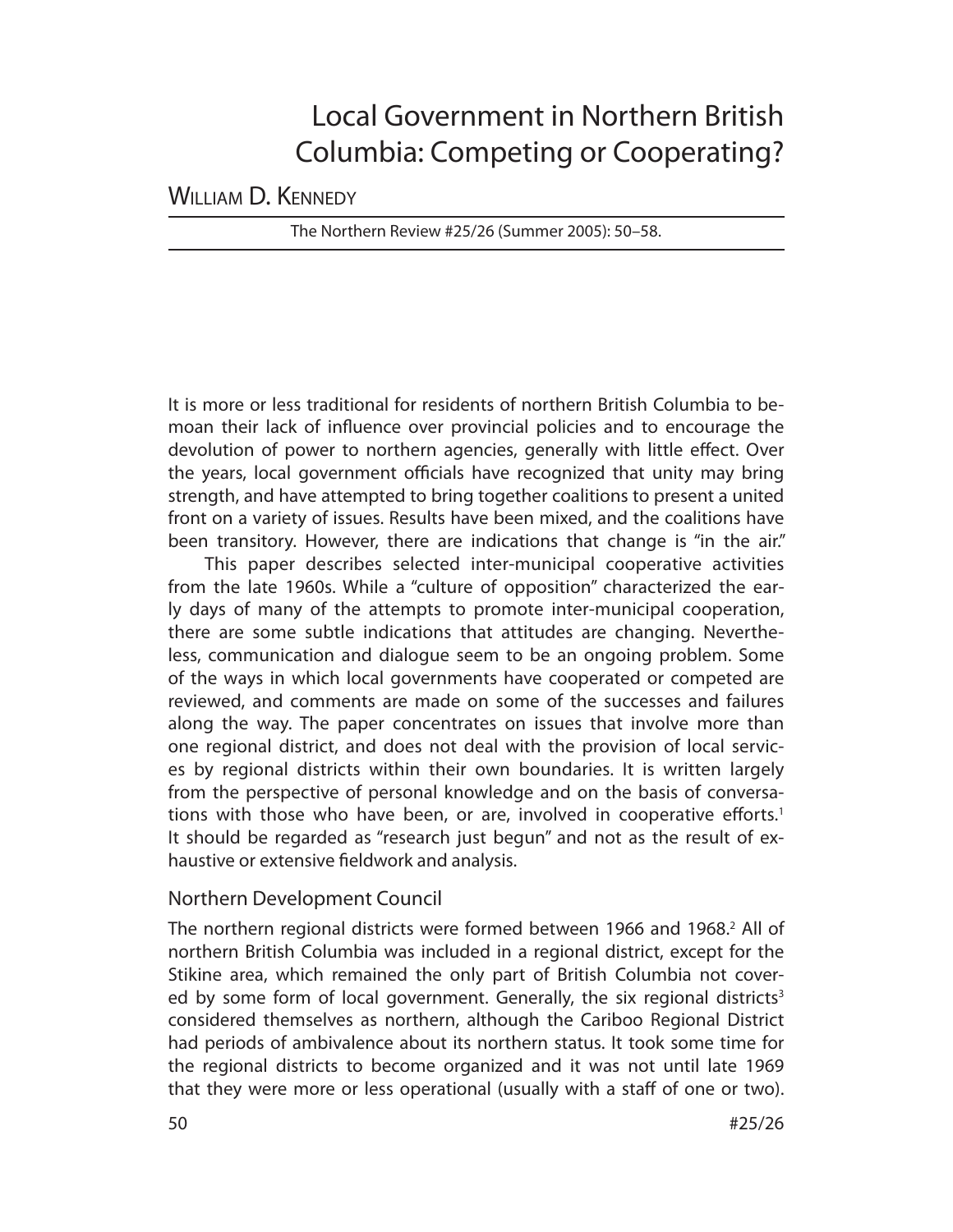The regional districts began with a very limited number of functions, un dertaking additional responsibilities in response to demands for services in the electoral areas and in response to opportunities for cooperation in inter-municipal services. Regional planning was the one common service, and was the reason for much of the early cooperation between regional districts. That early cooperation was largely based on regional planning seminars and periodic meetings to discuss "how to do planning." In this, the regional districts were building on the northern municipal officials' concentration on profes sional education.

Regional planning was influenced by the development that was occurring at the time, as well as by the development that was "hoped for." Each of the regions hoped to be able to influence the pattern of development so that they would be the "home" to supply and service activities for the mining and forest industries. Civic and business leaders in Prince George took the lead by compiling an inventory of possible resource developments in northern BC, and of the infrastructure required to make the development possible. Working through the Regional District of Fraser-Fort George, they persuaded the boards of the other regional districts to join with them in putting forward a unified case for upgrading roads and highways and other infrastructure required to support the development of mining and forestry.

This did not happen quickly. There were many disagreements and false starts, but eventually the regions agreed to establish the "Northern Development Council." It was established as a non-profit society, with a budget funded by the regional districts and with the purpose of studying and lobbying for measures that were required to facilitate development. It was governed by a board of directors consisting of elected officials from each of the participating regional districts (the Cariboo Regional District did not participate all the time). A technical committee of regional district officials attended to the administrative details and the management of research activities. The discussions to establish the Council began in 1970, but it was not until 1976 that the Council was formally established. Its operations began slightly before the election of the Barrett government (and before the paperwork was done to formally establish the body). The timing was fortuitous, in that the Council had reached a consensus on its main priorities, and was able to convey a coherent set of objectives to the new government.

The Council existed until 1990, dealing with a number of regional issues including the northern forest industry (1972), the development of skilled labour in northern BC (1982), health services (1982), sewage treatment and disposal in the North (1984), and provincial taxation (1986). In its first years the Council concentrated on researching issues and on lobbying government. In the years during which the role of regional districts was under review, it lobbied for the continuation of regional districts. Later, it

#### **Summer 2005** 51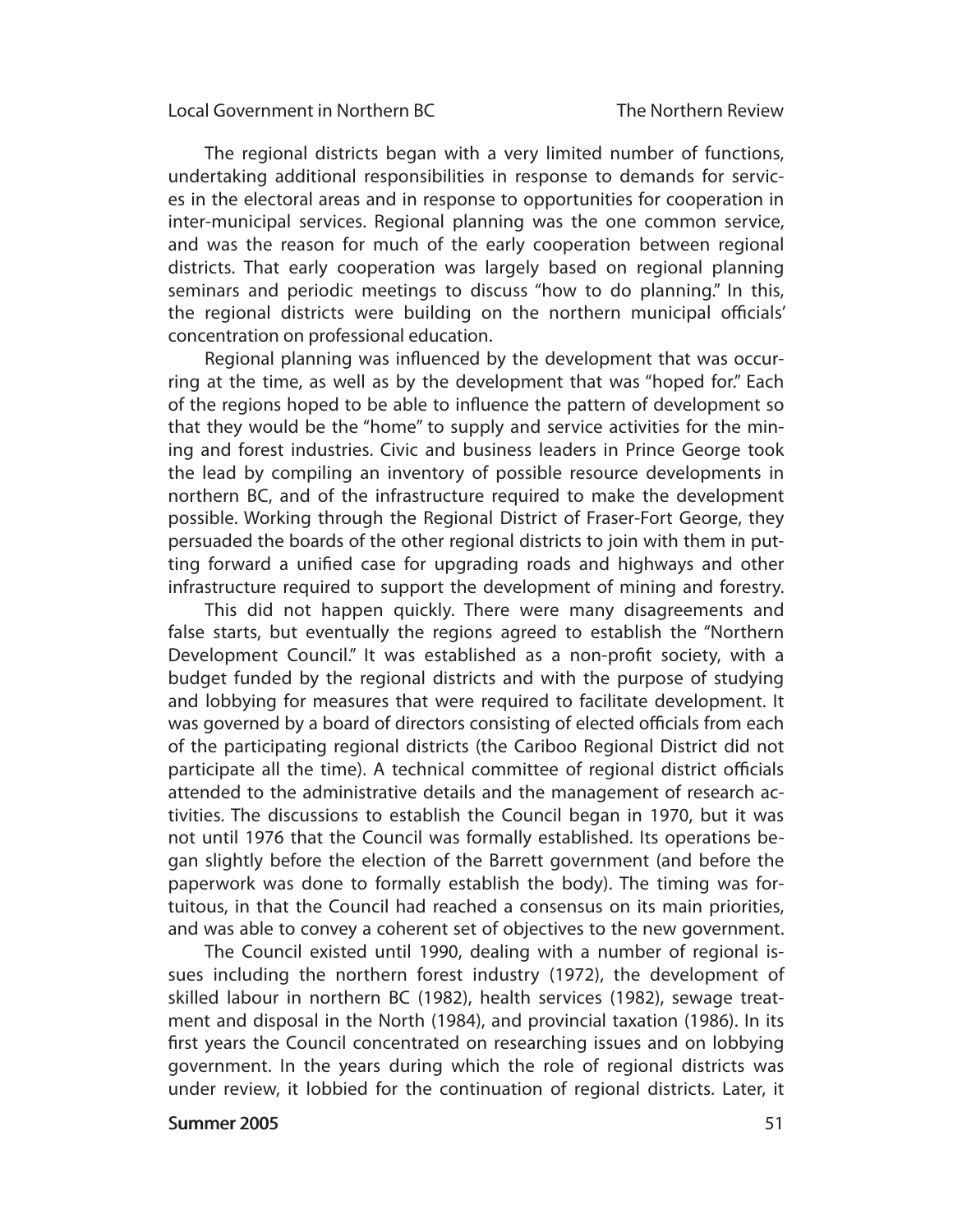began to attempt to undertake economic promotion, functioning as a sort of regional development agency. Finally, in 1990, it was disbanded by its members. If it had had a tombstone, the inscription would probably read: "Idea whose time never came."4

In speaking about politics in the North, Ken Coates has argued that "in most instances, internal politics has been characterized by intense localism, which in turn is fuelled by a short-term outlook on opportunities"5 and that "... rivalries in northern British Columbia have prevented the region from capitalizing on limited opportunities and have forced a diffusion of resources that has left the region weaker as a consequence."<sup>6</sup> A quick review of the operations of the Northern Development Council indicates that the Council found it very difficult to arrive at a consensus that went beyond generalities.

In the past, the rivalries between regions in northern British Columbia can, and have been, intense. One only has to look at the tension over health care services between Kitimat, Terrace and Prince Rupert for an example. It often appeared that opportunities for improvements in health care were de layed or lost because of disagreements over which community was to host the service. The Northern Development Council, however, was unable to forge consensus across northern British Columbia about what needed to be done to develop northern British Columbia, and who should do it.

## North Central Municipal Association

For many years the North Central Municipal Association (NCMA) has operated as a chapter or branch of the Union of British Columbia Municipalities (UBCM). Representatives of its member municipalities<sup>7</sup> meet each year to consider issues of interest to municipalities, and to adopt resolutions to be forwarded to the annual UBCM convention for consideration by the provincial body.

The NCMA debated the future of the Northern Development Council, and its own role, at considerable length in the years prior to the windingup of the Development Council. They decided that, in addition to their traditional role as a chapter of the UBCM, the NCMA would strengthen its admin istrative capacity, and take on the role of a lobby organization, championing the issues that were of common interest in northern British Columbia. They operate as a "policy-driven" organization, and resolutions passed on the floor of their conference provide their policy direction. The Association attempts to stay clear of issues that are purely regional or local. To date, it has concentrated on exploring issues related to the status of BC Hydro, transportation infrastructure, and water quality. At present its priorities are economic issues and transportation.8

The North Central Municipal Association has established a small secre-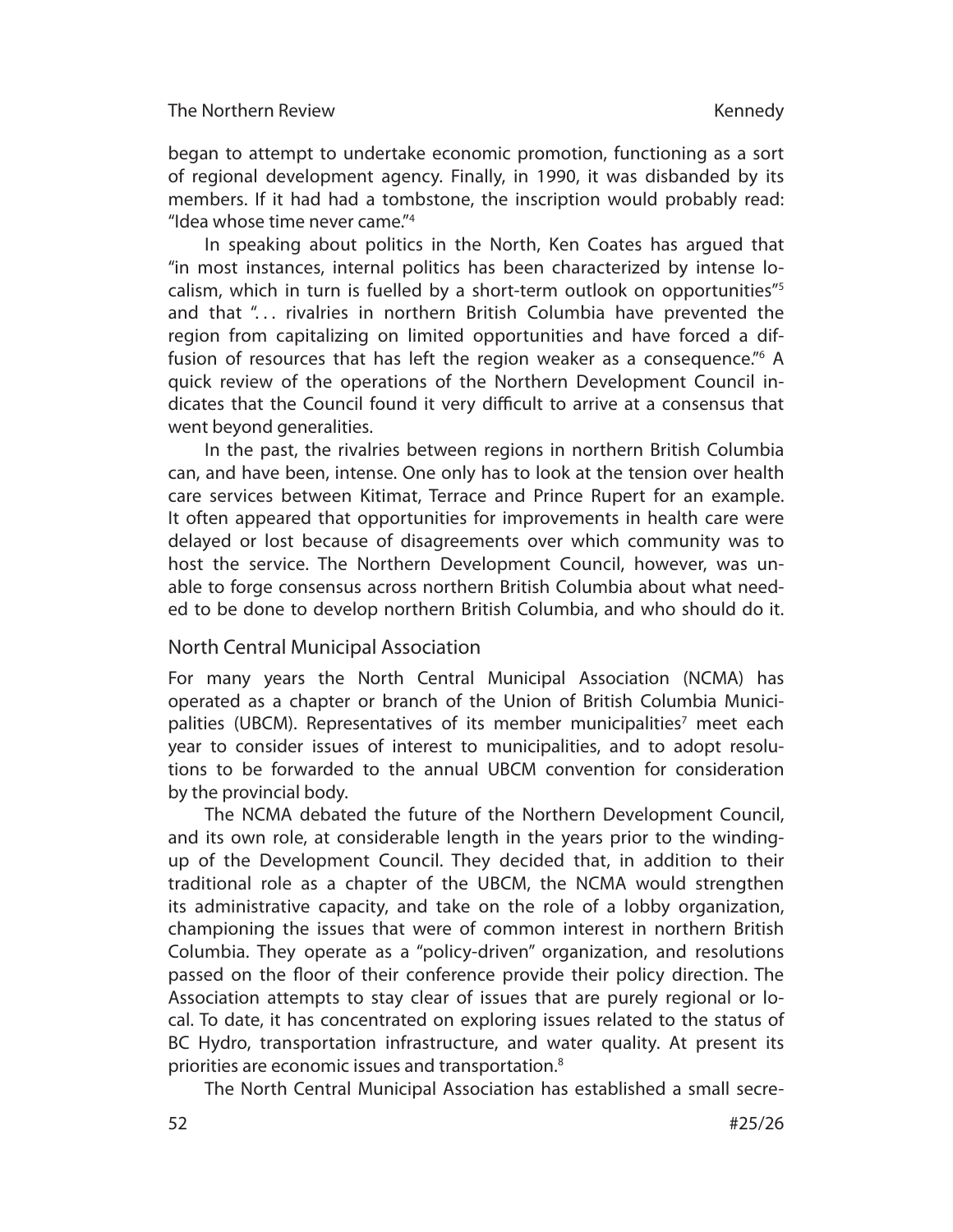tariat, carries out research in its areas of interest, and presents the findings to its members and to the provincial government. The NCMA seeks to form alliances with parties with which it has some shared interests. The NCMA has entered into discussions with the Northwest Tribal Treaty Council on economic development issues. The NCMA has also undertaken discussions with other northern municipal organizations, primarily through the rural and northern forums of the Federation of Canadian Municipalities.

The NCMA is not a highly cohesive group. There are pockets of parochialism, and there are challenges caused by the declining population in the rural areas of regional districts and urbanization in the larger centres. Some municipal officials expected that the NCMA would be able to deal more directly with the broader issues related to rural and resource development than has been the case in the first few years of its new mandate. In addition, the Association has not fostered a strong regional culture that supports joint action. Some individuals have said that joining together with other groups to pursue a common goal is not seen in some quarters as a natural thing to do, and sharing and exchanging information and "intelligence" is certainly not seen as part of the normal course of doing business.

#### The Peace River

The Peace River municipalities, perhaps reflecting a greater degree of cultural homogeneity in that area, have been somewhat more active in inter-municipal cooperation. They worked together with the provincial government to establish the Fair Share program. Recognizing that there is no practical way to levy property taxes on oil and gas infrastructure, Fair Share grants the municipalities a portion of provincial oil and gas revenues in compensation. The program was a response to the municipalities' observation that, in their area, 81 percent of the oil and gas workforce resides in the municipalities, but 75 percent of the property assessment lies outside the municipal boundaries and beyond their reach. By comparison, in most other parts of the province industrial tax base generally lies within a municipality's boundaries.<sup>9</sup> The result, in the Peace River area, is that the industrial tax base is inaccessible, leaving local governments inadequately funded. As a consequence, the communities are poorly serviced, often with substandard infrastructure.

Local governments have tried various techniques to "capture" industrial assessment to support the provision of local services. Two of the largest municipalities (geographically) in the province are located in the Peace River (Hudson's Hope and Tumbler Ridge). The boundaries of these municipalities were originally cast wide in order to ensure that their related industries were within the municipal boundaries and paid their property taxes to the municipality to support the local services provided to their em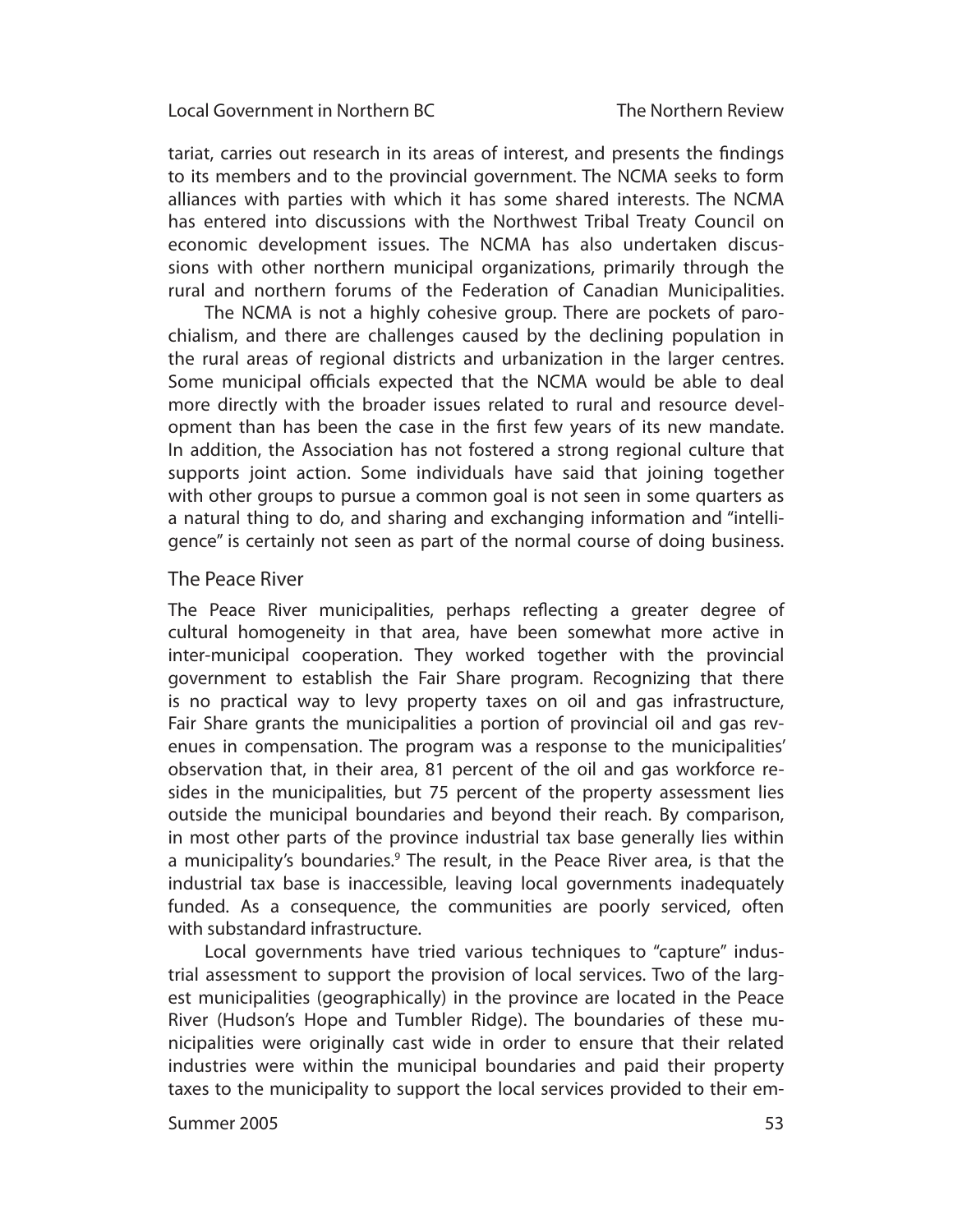ployees. In both cases the communities were established largely to serve a single industry.<sup>10</sup> Other municipalities (Chetwynd, Taylor, Dawson Creek and Fort St. John) have expanded their boundaries to incorporate adjacent industrial developments into their municipalities.

Despite these efforts to bring industrial assessment within municipal boundaries, the vast majority of the region's oil and gas tax base lies beyond them, and beyond the grasps of municipal tax collectors. The number and wide dispersion of most oil and gas facilities make it impractical to incorporate the facilities within municipalities. While it is possible to tax these facilities to finance services provided through the regional district (such as the North Peace Leisure Pool or the Chetwynd Arena), the regional district mechanism does not provide a vehicle to provide financing for basic municipal services such as roads, streets and police.

In 1991 the municipalities in the Peace River region gave top priority to incorporation of the industrial tax base into the municipalities. They were unsuccessful, but they were able, by 1997, to get a grant of \$12 million per year from the provincial government.<sup>11</sup> This is not a permanent arrangement, however. The relevant agreement between the municipalities and the province expires in 2007.

It is the view of the municipalities that this is not totally satisfactory. They note that economic growth has far outstripped the growth in amount of the Fair Share grants. In addition, the lack of resources to deal with the infra structure backlog and the needs created by growth have not been resolved. They estimate that if the industrial assessment in the electoral areas were taxed at the average provincial tax rate for major industry, the tax yield would be \$30 million per year, or 2.5 times the amount that they now receive under the Fair Share program.

When the Fair Share agreement was reached the Peace River municipalities had cut back on their intercommunity cooperation. The lack of a satisfactory solution to their funding problems though, resulted in the municipalities reviving their cooperative action.

Since January 2002 the Peace River Regional District and its municipalities, together with the Northern Rockies Regional District, have begun to address regional policing and transportation issues. They have established a plenary body as the decision-making body. The plenary body includes all the municipal and regional district elected officials.<sup>12</sup> While the decisions are made by the plenary session, they must be confirmed by each individual organization. This indicates a structure that requires a high degree of con sensus to succeed.

Police services were chosen as the first major topic to be addressed, as the provincial government had announced that it intended to require small municipalities and rural areas to pay for their own policing. While the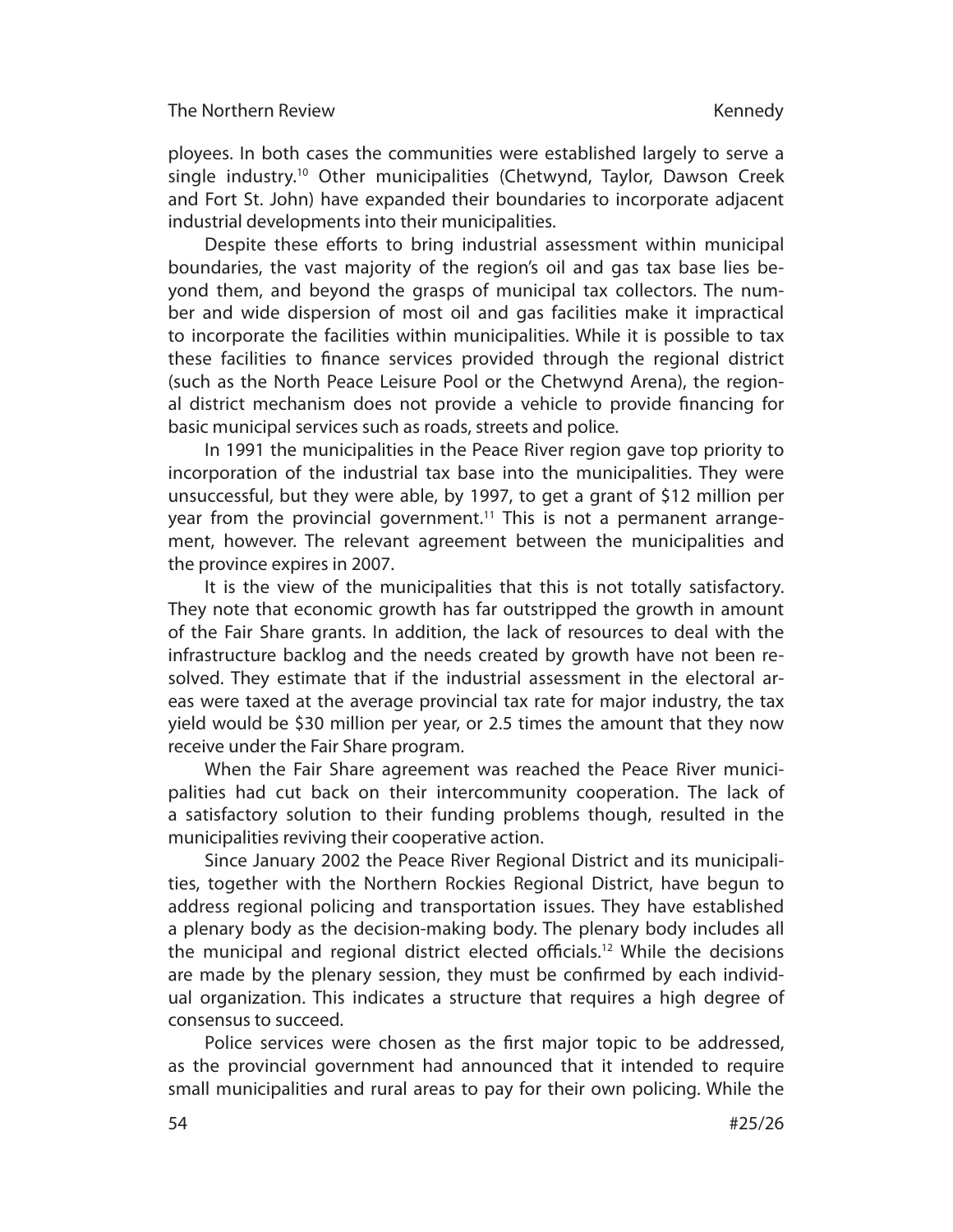small municipalities and rural areas were concerned about the additional cost, the larger municipalities felt that extension of the existing system for paying for policing to include the small municipalities and rural areas would not be equitable. In particular, such an approach would see a significant portion of the industrial tax levied in the rural areas for police services accrue to the province, and not to the larger municipalities, which bear the cost of providing policing services to the majority of residents of the area. Working cooperatively (with the full involvement of the RCMP), they have developed an approach to regional policing that is acceptable to all governments. The plan is now before the provincial government for consideration.

The participating municipalities believe that this new approach provides the transparency and accountability that is needed to overcome longestablished rivalries between Peace River jurisdictions. In this instance, the needs of the 70,000 people in this distinctive geographic area created the need for a new approach to financing police services. It was feasible because of the political homogeneity of the area, and the congruence between the political views of the local residents and the provincial government.

### Inter-Municipal Cooperation

There are a number of examples of cooperation between individual municipalities on specific projects. These examples are numerous, and most tend to be pragmatic, issue-specific, and localized. For example, Vanderhoof, Fort St. James and Fraser Lake cooperated to host the Northern Winter Games. They also formed a lobby group (with a modest amount of joint funding) to pursue a needed long-term care facility, and they have a longstanding arrangement for equipment sharing. They have also participated in the establishment of the community futures organization for their area, and in spruce and pine beetle management group.

There are indications that cooperation is beginning to extend beyond the local level. Some organizations are beginning to come together over issues related to technology, and specifically to broadband connectivity. It is recognized that the small communities need equal access to infrastructure such as broadband, and that if they are to get that access they need the support of the larger municipalities. It is also recognized that it is in the interests of the entire North to extend broadband connections to as many participants as possible.

The Northwest Corridor Development Corporation (NCDC) is another example of inter-municipal cooperation, although membership is not restricted only to municipal organizations. It is a public-private partnership whose objective is to get attention and investment in the Highway 16 corridor and the port of Prince Rupert. It has been operating since 1998, has extensive support across the region and into Alberta, and is gaining re-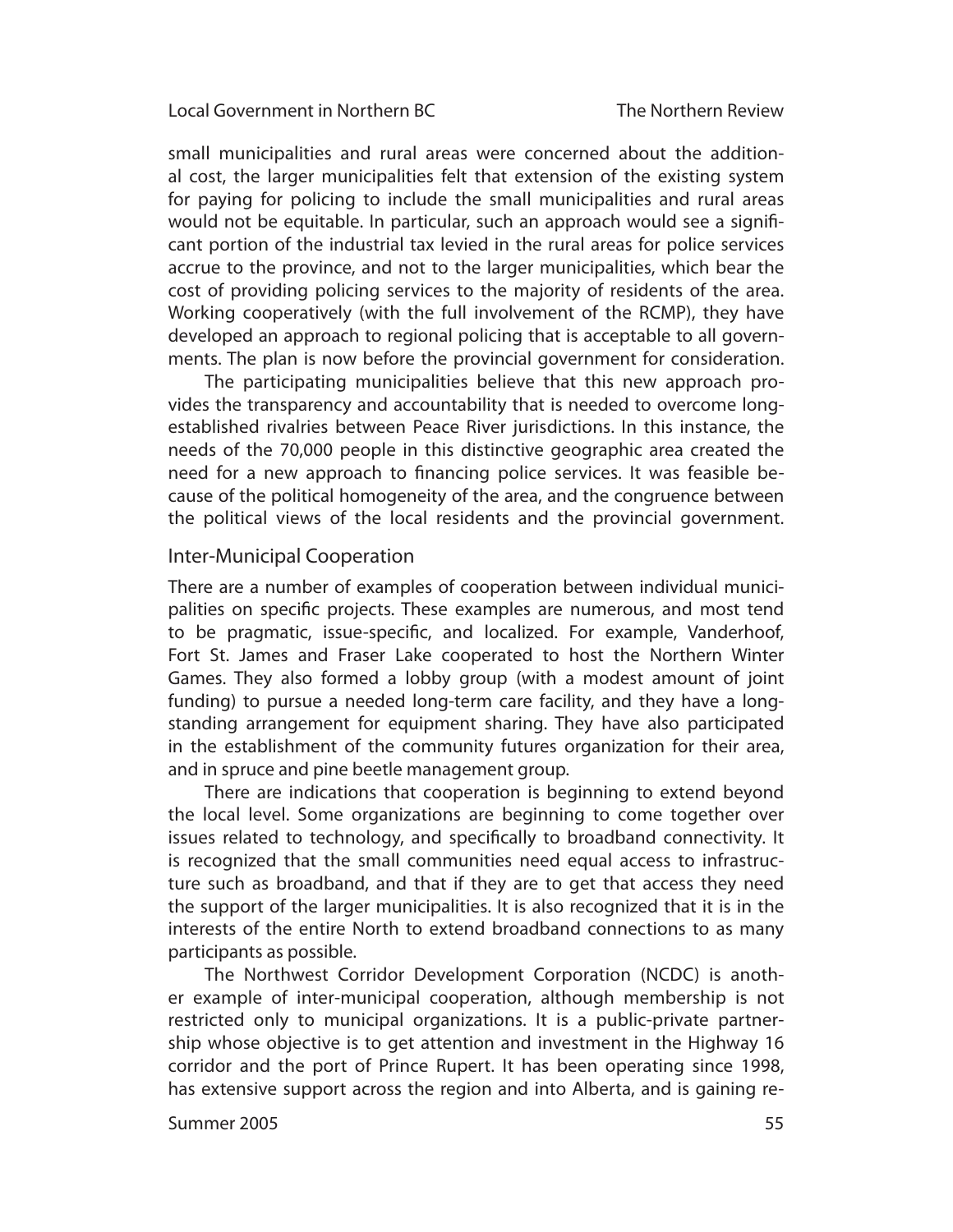## The Northern Review

spect and attention at all levels of government. In particular, it has gained the support of some significant industrial participants, and some of the larger municipalities.

## **Conclusions**

It is fair to say that a "culture of opposition" characterized the early days of many of the attempts to promote inter-municipal cooperation. Thirty years ago, municipalities cooperated in some general efforts to lobby provincial governments for increased investment in infrastructure, but tended to undermine their own lobbying by intense rivalries and competitions between the sub-regions and communities of the North. Faced with a lack of consensus among northern constituencies, and with certain knowledge that almost any action would find critics, it was far easier for the southerncontrolled provincial govern ment to do little or nothing.

This pattern appears to be persisting, although there are some subtle indications that attitudes are changing. Among the signs of change I count the following:

- 1. The alliance of some municipal governments with business and other interests to pursue projects that are thought to be beneficial across northern British Columbia (the NCDC);
- 2. The pattern of inter-municipal cooperation that is appearing in the Peace River area;
- 3. The NCMA has stuck with its expanded role for five years now, and seems to be achieving some success in developing a northern view on some issues and has fairly wide acceptance; and
- 4. It appears that some discussions between British Columbia and Alberta communities are taking place.

Other factors, however, suggest that little or nothing has changed in over thirty years of attempts at fostering municipal cooperation to produce a meaningful "voice" for the North. These include:

- 1. A lack of a "vision" or concept for northern British Columbia;
- 2. Lack of public participation in (or even knowledge of) cooperative efforts; and
- 3. A lack of communication.

Discussions with a variety of officials across northern BC revealed that they did not have a strongly held common concept of what they were trying to accomplish in northern British Columbia. Most of the cooperative efforts (which largely consist of lobbying the provincial or federal govern-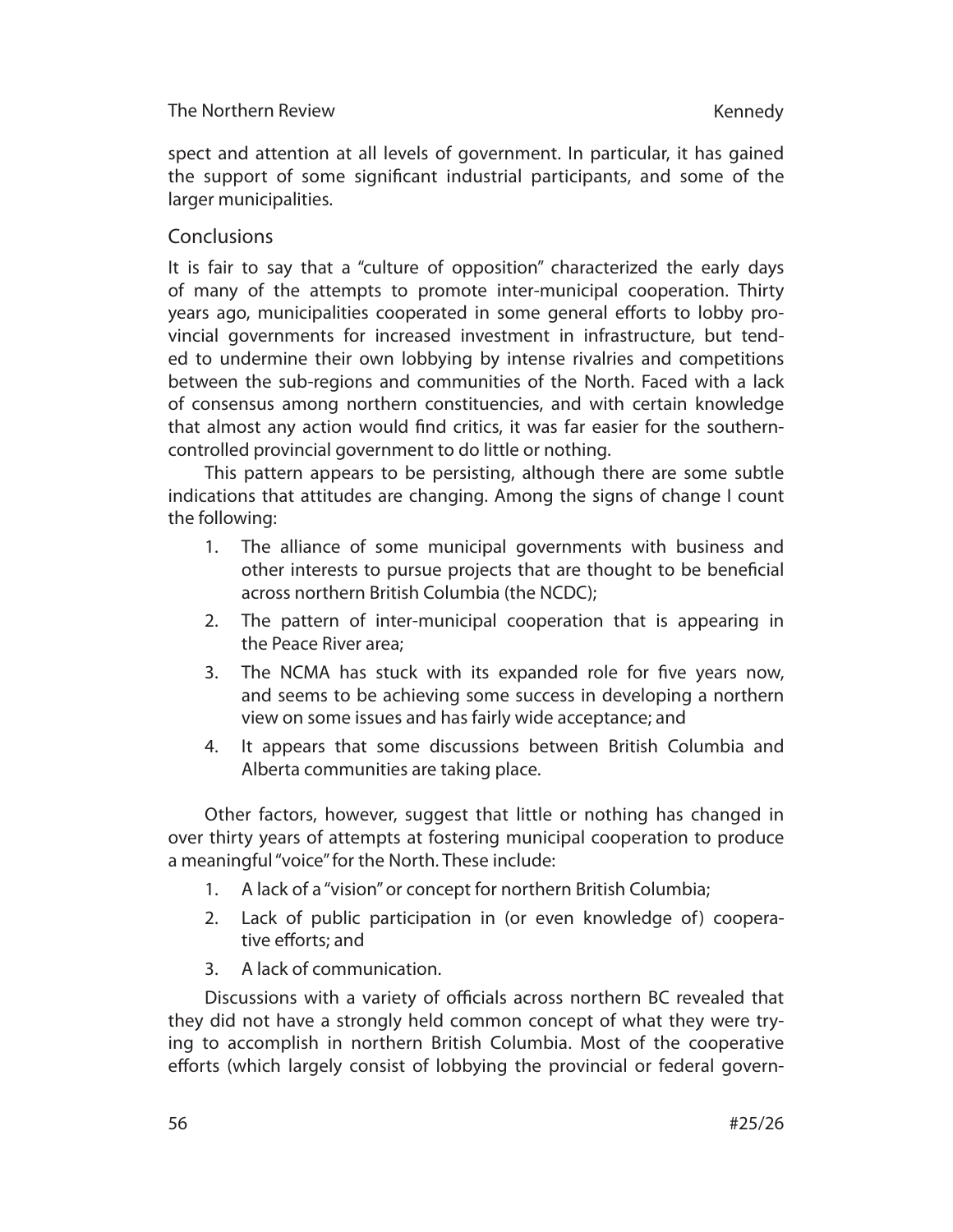ments or trying to focus public opinion on an issue) appear to be ad hoc responses to issues that are currently perceived to be problems.

Although most of the organizations have communications plans and are well organized to produce information for the press and interested parties, they do not seem to have engaged the public to any meaningful extent. Certainly, none seems to be engaging the public to the degree that the proponents of what is now UNBC achieved.

For some reason, communication and dialogue seem to be a problem. Perhaps it is a function of distance and lack of opportunity, but it seems that officials in one part of the North are not really aware of what other officials are attempting to achieve. Sharing information, it appears, is not happening as a routine, but this is not because there is an aversion to sharing information. On the contrary most officials seem pleased to be asked about their activities and more than willing to talk about them.

If northern municipalities can create a vision or concept for northern BC, and involve the public in cooperative efforts, they may be able to create an era of cooperation in the development in the North. At the moment, the prognosis for inter-municipal cooperation is guarded.

### About the Author

William D. Kennedy was a member of the Northern Development Council Technical Committee for many years, served a term as secretary of the North Central Municipal Association, and as President of the North Central Municipal Officers Association.

### Endnotes

- 1. Discussions took place in the fall of 2002.
- 2. Bulkley-Nechako (February 1, 1966), Cariboo (July 9, 1968), Fraser-Fort George (March 8, 1967), Kitimat-Stikine (September 14, 1967), Peace River-Liard (October 31, 1967), Skeena-Queen Charlotte (August 17, 1967) (Source: Province of British Columbia, Municipal Statistics Including Regional Districts for the Year Ended December 31, 1986 (Victoria: Ministry of Municipal Affairs, 1988)).
- 3. Now seven, because the Peace River-Liard Regional District was split into the Northern Rockies Regional District and Peace River Regional District in 1987.
- 4. BC Report, April 23, 1990.
- 5. Ken Coates, "The Rediscovery of the North: Towards a Conceptual Framework for the Study of Northern/Remote Regions," The Northern Review, No. 12/13 (Summer 1994/Winter 1995), p. 27.
- 6. Ibid.
- 7. In most years, all municipalities from 100 Mile House north to the Yukon border were members of the North Central Municipal Association.

#### Summer 2005